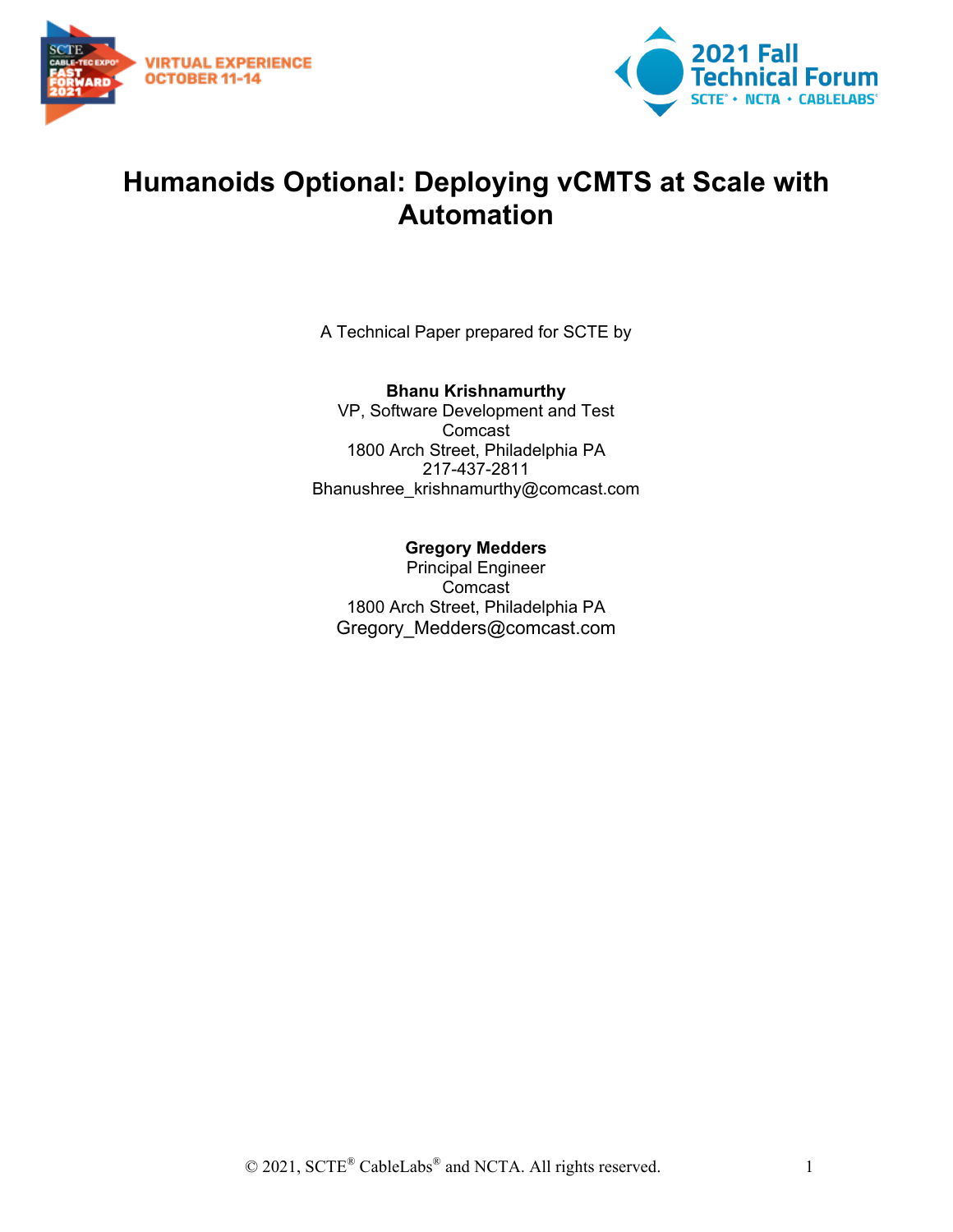



## **Table of Contents**

#### **Title Page Number**

| 2. Infrastructure as Code: GitOps and a Beginning to the End of Customization 5 |  |
|---------------------------------------------------------------------------------|--|
|                                                                                 |  |
|                                                                                 |  |
|                                                                                 |  |
|                                                                                 |  |
|                                                                                 |  |
|                                                                                 |  |

## **List of Figures**

| Page Number<br><b>Title</b>                                                                                                                                                                       |       |
|---------------------------------------------------------------------------------------------------------------------------------------------------------------------------------------------------|-------|
| Figure 1- VCMTS Network In A Leaf/Spine Architecture, Where VCMTS Microservices Are Hosted In                                                                                                     |       |
|                                                                                                                                                                                                   |       |
| Figure 3 - Number Of VCMTS Clusters Versus Time. The Automated Build Process Began In                                                                                                             |       |
|                                                                                                                                                                                                   |       |
| Figure 5 - Number Of Changes Versus Time. Automated Change Deployment Pipelines Were                                                                                                              |       |
| Figure 6 - System Availability Vs Time. Availability Is Plotted On The Right Side (Excluding Scheduled<br>Maintenances) And The Number Of Incidents Per Month Caused By Human Error Is Plotted On | $-11$ |
|                                                                                                                                                                                                   |       |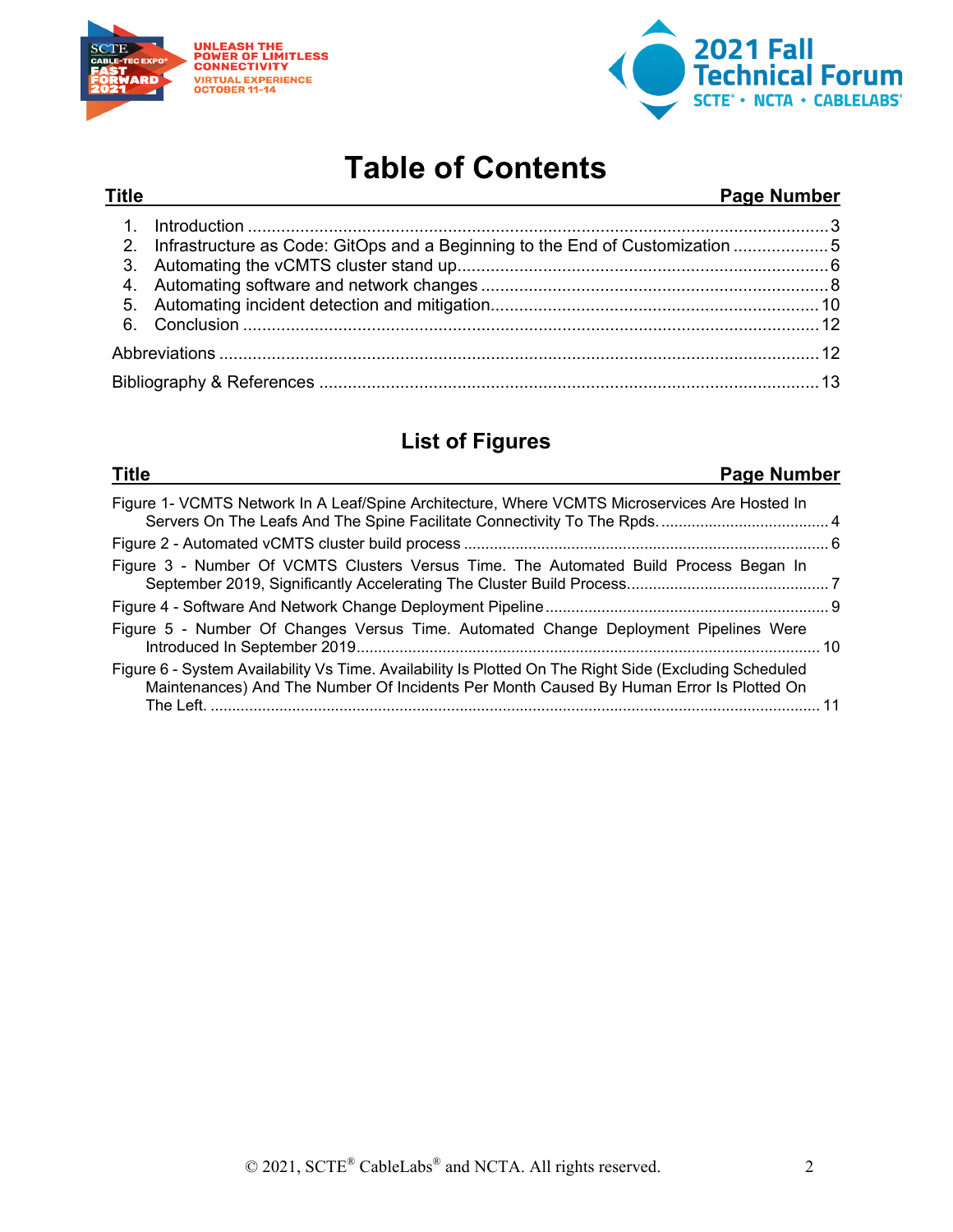



## <span id="page-2-0"></span>**1. Introduction**

For more than two decades, cable internet has provided the means to access the internet for hundreds of millions of people. The traditional cable modem termination system (CMTS) has played a key role in facilitating this access. The advent of cloud computing and containerization has caused a shift in access network solutions, with proposals to replace the traditional "integrated" CMTS (iCMTS) with a virtual CMTS (vCMTS), where the hardware-based iCMTS is replaced with an cloud native architecture that delivers the same functionality. By decoupling the CMTS implementation from the underlying hardware, vCMTS was proposed as a way of providing a modern, more flexible alternative to traditional models. For example, when deployed in a distributed access architecture, where the digital nodes can be placed closer to the homes they serve instead of in the headend, vCMTS can provide improved service with significantly increased density while also reducing headend infrastructure costs.

Broadly, vCMTS brings cloud-native approaches to bear on a problem

that was traditionally solved through iCMTS hardware/appliances (Cloud Native Computing Foundation, 2020). At Comcast, vCMTS is comprised of a collection of servers running Kubernetes to orchestrate the containerized vCMTS microservices (The Kubernetes Authors, 2021). These micro services communicate with a remote physical device (RPD) through a networking layer composed of various switches in a leaf-spine architecture (see Figure 1). While cloud providers such as Amazon Web Services (AWS) offer services that can stand up Kubernetes clusters with a click of a button, latency and timing between vCMTS containers and the RPDs is a critical consideration for DOCSIS protocol application, making it impossible to use a public cloud for compute resources. As a result, the vCMTS cluster are typically deployed at the edge in the hub sites where their iCMTS counterparts were previously deployed.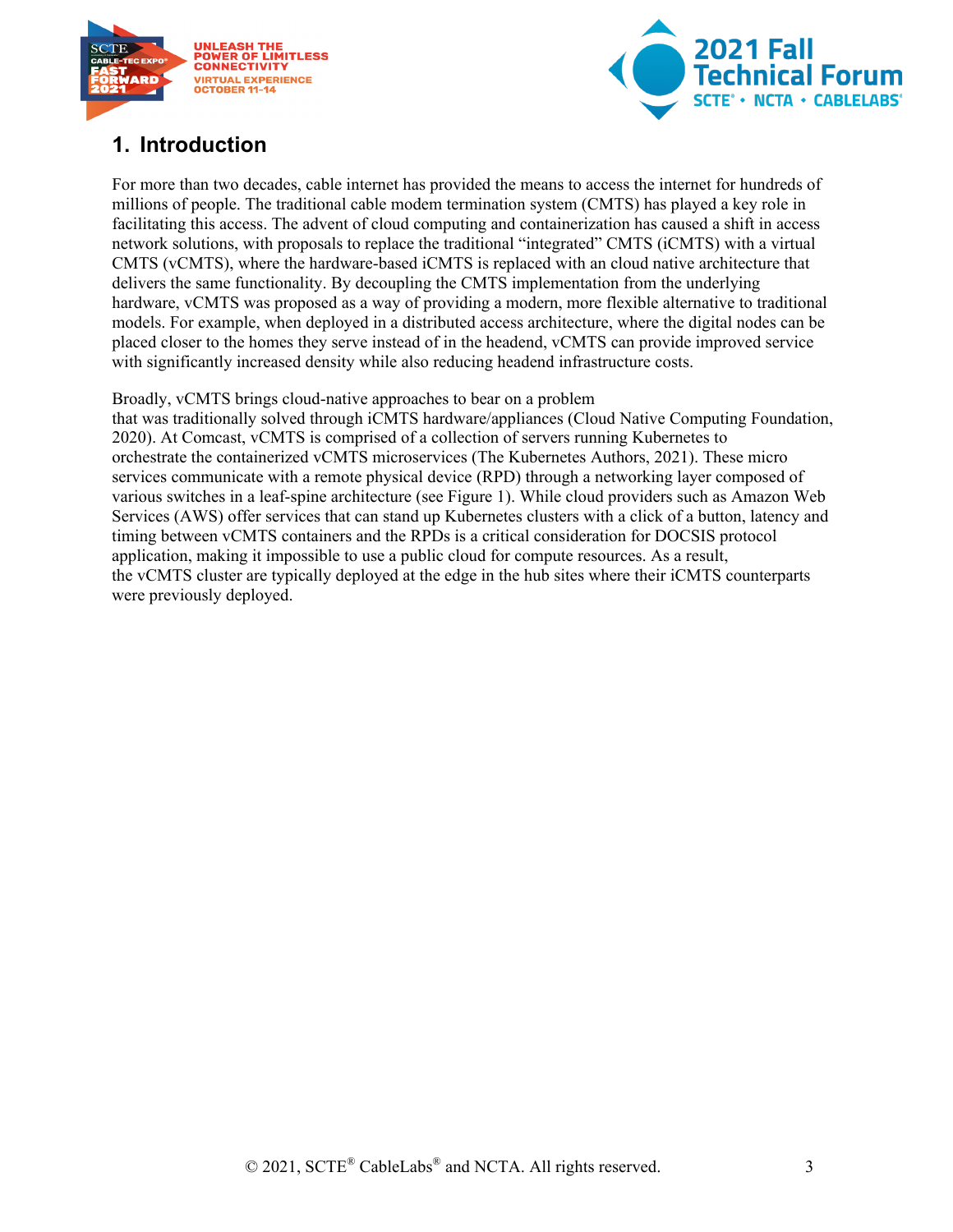

#### <span id="page-3-0"></span>**Figure 1- VCMTS Network In A Leaf/Spine Architecture, Where VCMTS Microservices Are Hosted In Servers On The Leafs And The Spine Facilitate Connectivity To The Rpds.**

In 2018, Comcast deployed its first production vCMTS cluster. At that time, bringing the first customers online in vCMTS architecture was a major success, proving the feasibility and performance of the distributed access architecture (DAA) using vCMTS (Cable Television Laboratories, 2014). However, as Bob Gaydos, a Fellow at Comcast, remarked at the subsequent SCTE meeting, "Realistically, because Intel came in and helped us … make the vCMTS work on their platform, that's not the hard part. The hard part is actually the operations" (Robuck, 2018). Though the vCMTS architecture provided a huge improvement over iCMTS in terms of visibility through real-time telemetry and logging, operationalizing vCMTS proved challenging in several different ways: how the clusters were built; how changes were deployed to the clusters; how operations teams monitored the systems for issues and responded to incidents.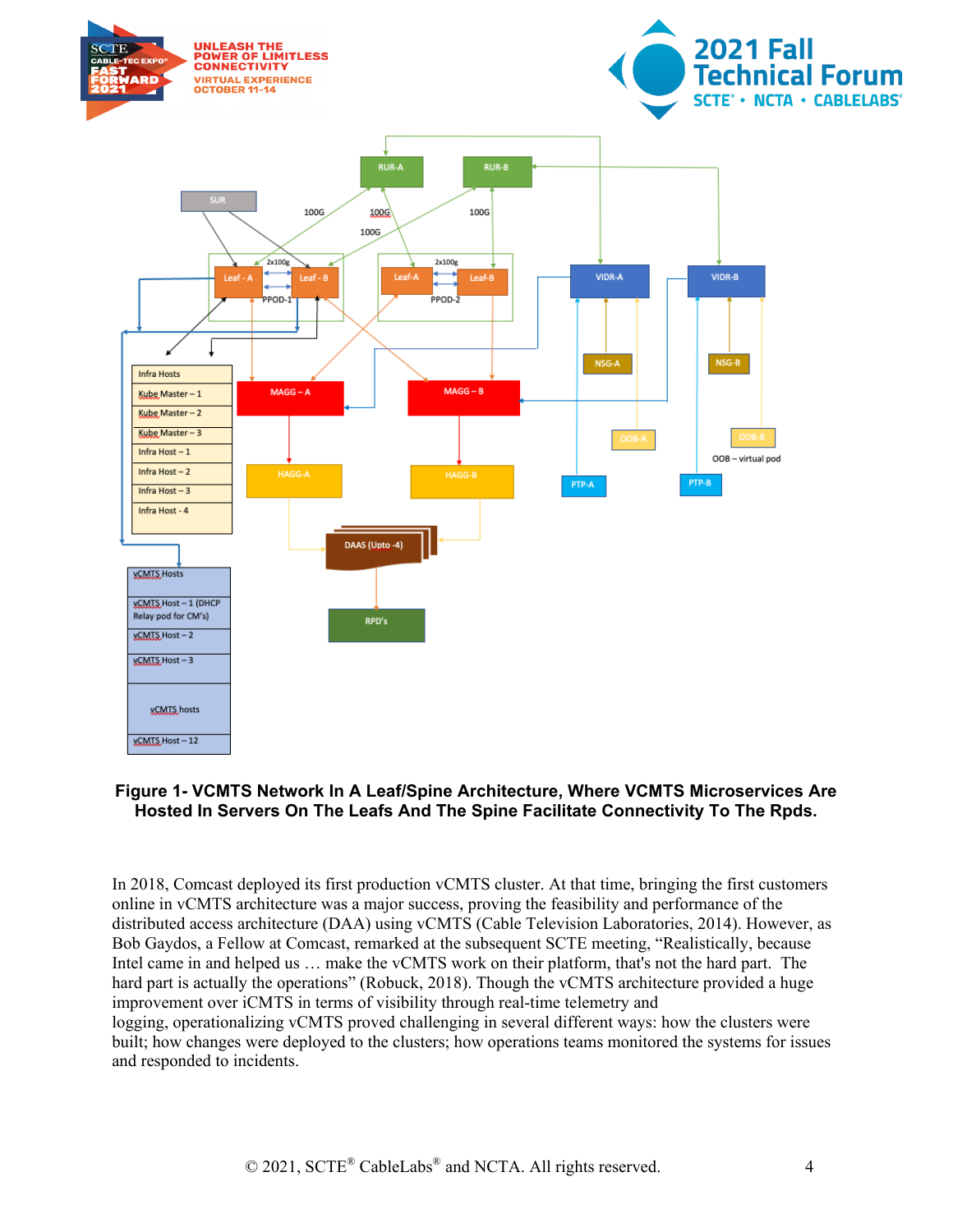



After our initial success, we started scaling out vCMTS across the Comcast footprint and quickly realized that our operational model would not scale. While each subsequent cluster was identical to the original in terms of hardware and software, each required unique configuration (e.g., IP addressing), making each new cluster build a significant effort. It was not uncommon for a cluster to take months to build from the time when the hardware arrived in the data center until we were ready to cut the first customers onto the new cluster. Because the clusters were painstakingly built by hand by different people, the vCMTS clusters were inevitably considered "pets" — each with their own slightly different personalities. While effort was made to keep the cluster definition in code, because the clusters were hand-configured from inception, it was a constant battle to prevent the clusters from "drifting" from their initial configuration over time.

The culture of customization proved particularly problematic when scheduled maintenances were performed. Since the clusters were built manually by humans, changes to the clusters generally also occurred by humans, often involving a long and complicated standard method of procedure (SMOPs) to both implement and validate the change. Though the SMOPs were scripted as much as possible, because the running configuration of a cluster could differ from the configuration stored in source code, the same change may go perfectly on one cluster but face an unexpected issue in another cluster. These issues could compound; when an unexpected issue was encountered, changes that should have been trivial to revert could snowball into outages that were difficult to resolve. Consequently, changes to software were approached with wariness and generally avoided, resulting in a delay or outright cancelation of feature deployment in this first generation of clusters.

Having proved the validity of the vCMTS model, it became clear that something needed to change if we were to deploy on a national scale. Staffing estimates predicted that we would require between 10-100 times the number of current operational resources to support the vCMTS clusters across the Comcast footprint; more importantly, root cause analyses of incidents indicated that a significant number of issues encountered were caused by human error. While DAA improves the fault tolerance of vCMTS, this comes at the cost of complexity. Fortunately, we were able to use much of the learnings from the DevOps movement to identify three key areas where we needed to improve: clusters must be identical, changes must become "boring" (i.e., frequent and predictable), and incident detection and mitigation must be automated (Kim, Humble, Debois, & Willis, 2016). Practically what this meant was that everything in the cluster lifecycle, from creation to maintenance to incident detection and mitigation, needed to be automated.

#### <span id="page-4-0"></span>**2. Infrastructure as Code: GitOps and a Beginning to the End of Customization**

Even before the commitment to "automate everything", it was very clear that we were contributing to our own problems by requiring humans to deploy changes. After the first successful vCMTS customer trial, significant effort was invested in codifying the vCMTS deployment into an "infrastructure as code" (IaC). This idea, which has been central to the DevOps movement, is that the desired state of a system should be expressed as a versioned (e.g., Git) code that completely describes how to build that state. Therefore, any desired change to the running state should be achieved by altering the desired state.

A common variant of IaC is the "GitOps" model, where the infrastructure code is stored in Git and, upon commit to Git, the change conveyed in that commit is applied to the running system via a continuous integration/continuous deployment (CI/CD) pipeline. In our initial vCMTS systems (aka "Gen1") human operators were still required to implement changes; nonetheless, investing in IaC enabled us to rapidly rebuild systems, bringing us a step closer toward eliminating the culture of customization that made changes unpredictable.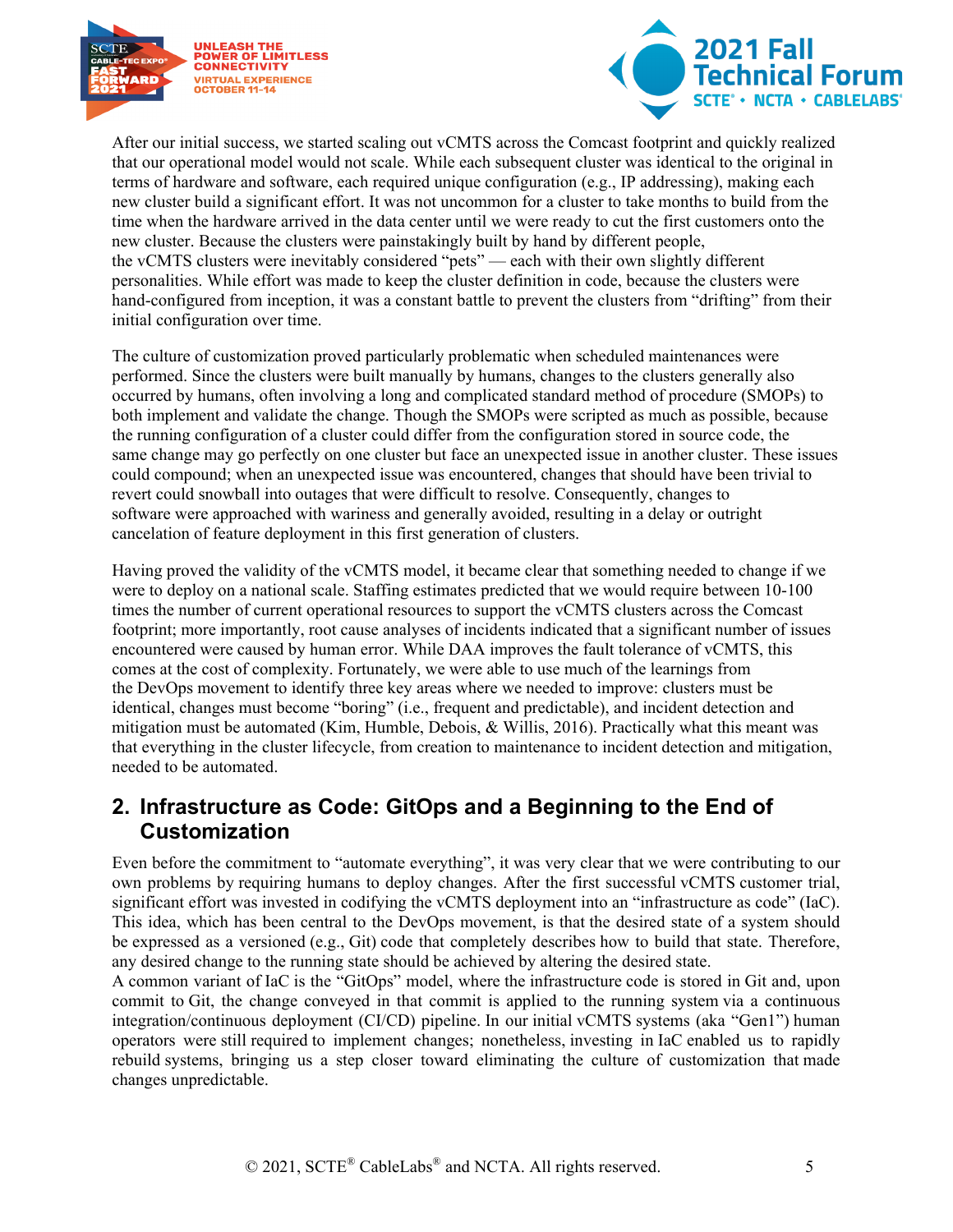



## <span id="page-5-0"></span>**3. Automating the vCMTS cluster stand up**



**Figure 2 - Automated vCMTS cluster build process**

<span id="page-5-1"></span>As we were beginning the process of automating the vCMTS cluster build, an obvious but important step was identifying exactly what was required to build a cluster. A cluster build would typically occur over the course of many weeks. Eventually, we found that nearly a dozen teams or specific individuals were responsible for the various steps in a cluster build; this makes sense given that the original build was an "all hands" effort, different individuals or teams naturally became the subject matter experts on different aspects of the build. Since it evolved organically, the resulting build process resembled a web of dependencies as opposed to an assembly line. In the same way that the physical cluster assembly benefitted by consolidating within a team that "owned" the assembly process, as the dependencies were untangled and codified into a CI/CD process (Figure 2), the network and cluster build process was also recentralized around a dedicated team.

Recall that vCMTS consists of microservices (performing the DOCSIS scheduling and control functionality) and that communicate with RPDs via a networking layer. Having streamlined the issues in cluster builds, the remaining challenges can be grouped into two categories: network (switch OS and configuration) and vCMTS (cluster operating system, Kubernetes, configuration, and microservices). In both cases, the configuration (primarily related to IP assignments) is automatically generated based on the planned topology. Running a vendor-supplied network operating systems (NOS), the network primarily implements IS-IS to provide dynamic routing between the microservices and RPDs. When the cluster racks arrive in the local data center and are powered on, the first part to provision are the network devices. The switches automatically begin zero-touch provisioning (ZTP), download the latest OS (IaC, versioned in Git), and load the generated configuration (again, versioned in Git). When the switch becomes reachable, health checks are automatically performed to verify that the switch has the correct OS, configuration, and that the network is healthy.

Once the networking layer is functioning, a CI/CD pipeline brings the vCMTS online. This begins with the servers loading their base operating systems via ZTP. Subsequently, firmware is updated, Kubernetes is installed, and the vCMTS and supporting microservices are installed. A constant source of friction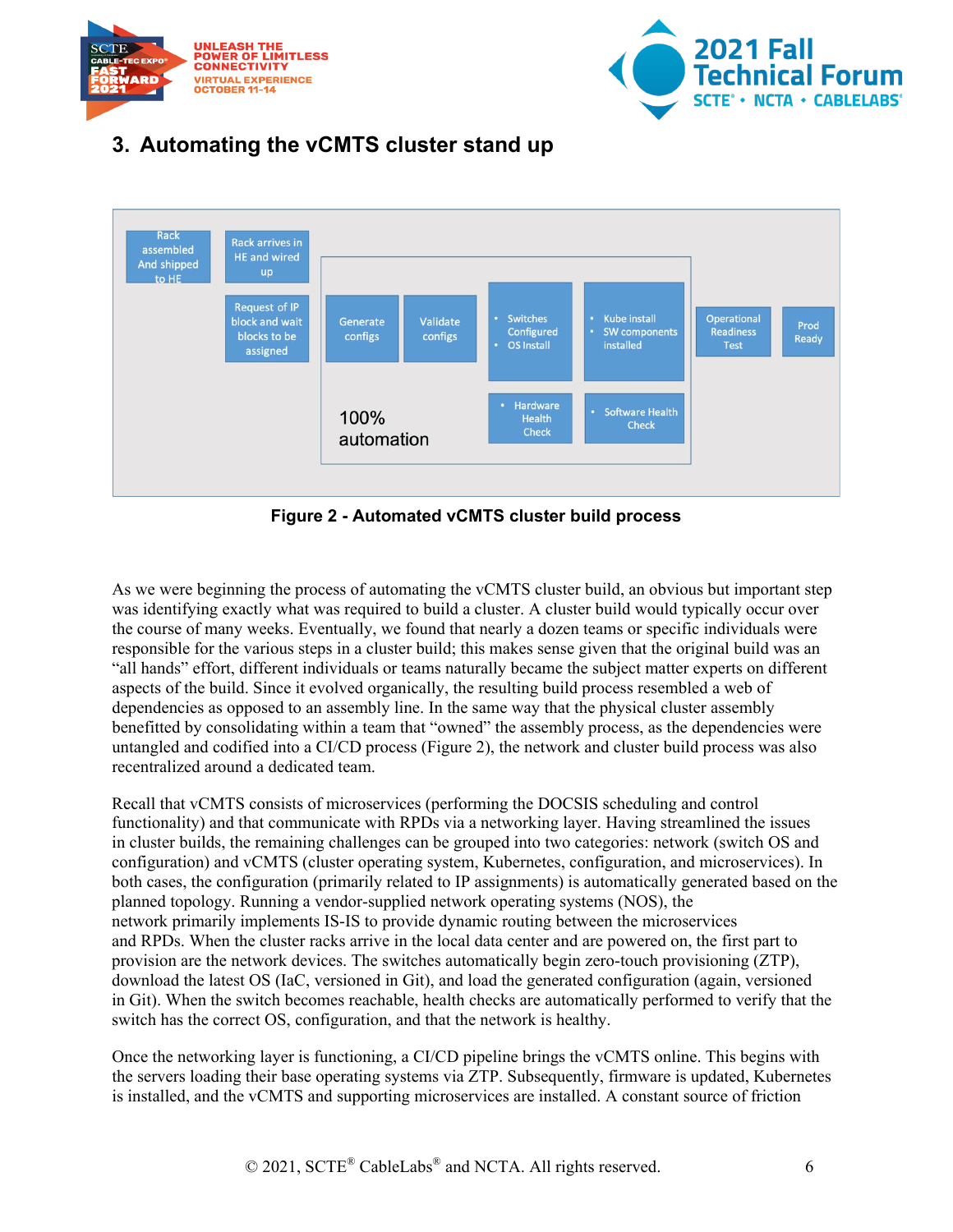



during the original vCMTS deployments was integrating new clusters with external applications within Comcast (i.e., services that were not part of vCMTS itself, but that were required for a vCMTS cluster to function normally); this process was initially informal (e.g., an email), but by formalizing these dependencies as APIs, a constant stumbling point with external teams became a seamless integration. The CI/CD pipeline concludes by performing health checks for the application level, verifying that the vCMTS system is functionally working, and concludes by registering itself as a built cluster. By structing the build as a CI/CD process, we prevent an unhealthy cluster from accidentally being used to serve customers.



<span id="page-6-0"></span>**Figure 3 - Number Of VCMTS Clusters Versus Time. The Automated Build Process Began In September 2019, Significantly Accelerating The Cluster Build Process.**

While the cluster could theoretically cut-over customers upon conclusion of the CI/CD pipeline, we have maintained a final step of human-driven manual testing (e.g., a cable modem is brought online, voice calls are performed, speed check, connectivity to backend tools, video channel lineup tests). This is consistent with our overall goal of automation—humans should: be removed from tedious and error-prone work that can be readily performed by machines, function as supervisors of machines by providing highlevel instruction (e.g., "build a cluster with these parameters"), monitor for patterns and issues that are currently unknown and difficult to detect through automation.

Revisiting the overall build process, human involvement has been limited to 1) physically wiring the cluster/network, 2) some upstream network configuration into the core network (which currently cannot be automated), 3) final manual validation testing. This automated build process was released in September 2019 and as shown in Figure 3, has enabled us to grow the number of vCMTS clusters deployed across the Comcast footprint exponentially without a corresponding exponential growth in human resources as previously predicted. Concretely, provided that the clusters have been wired correctly, the automation has decreased the cluster build time from weeks to a few hours. The cluster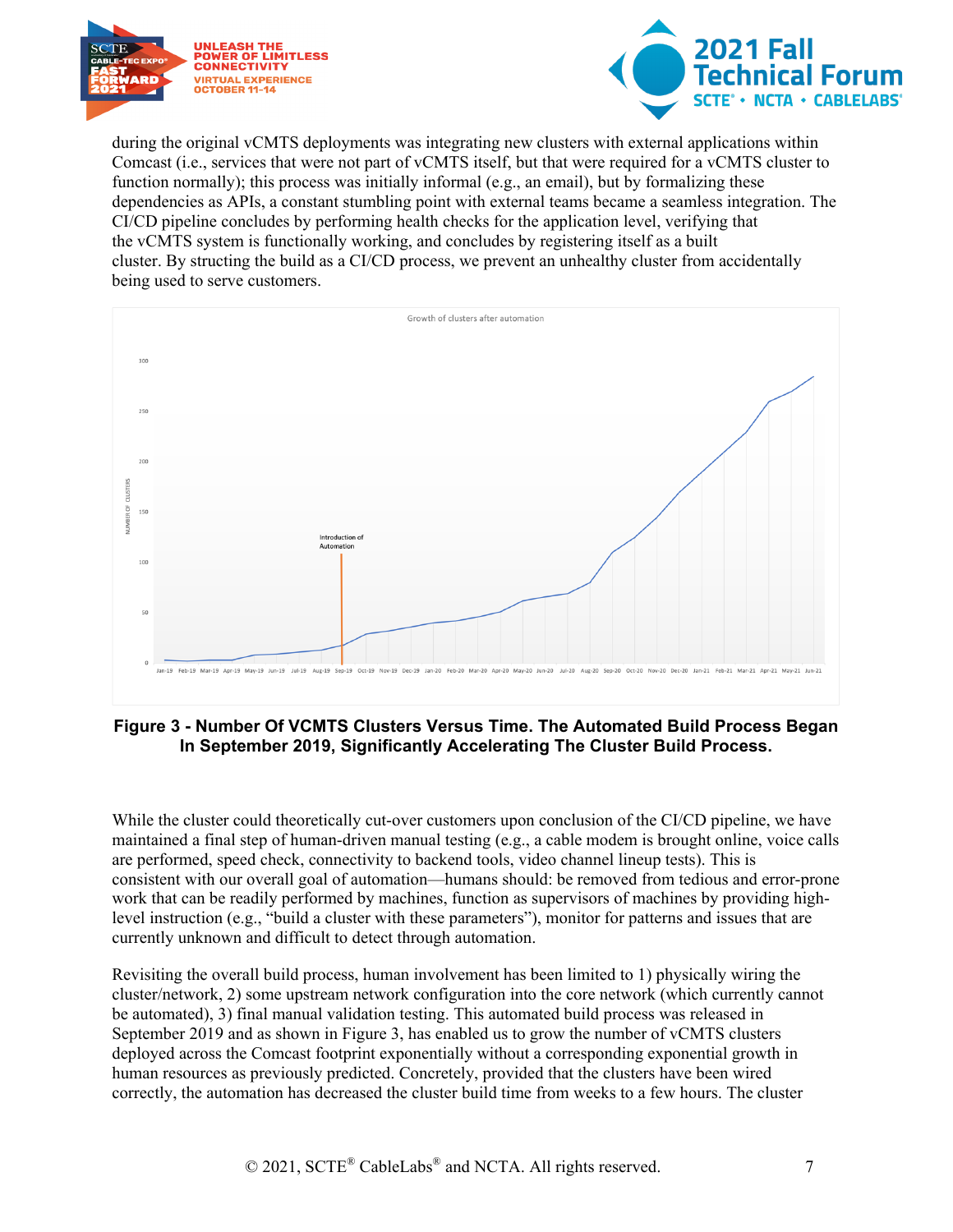



build process has become so predictable that all clusters which had been hand-built prior to automation were rebuilt in automation with essentially no customer impact. Now that the clusters were all identical and consistent with their IaC definitions, we were able to focus on the automation of changes.

### <span id="page-7-0"></span>**4. Automating software and network changes**

A critical issue we encountered in Gen1 was that, over time, the clusters drifted from their configuration defined in Git. This was primarily due to humans needing to deploy changes and address incidents, each which inevitably introduced small (unintentional) changes that compounded into significant drift. Thus, having spent considerable effort to ensure that the vCMTS clusters were built with no human involvement from a CI/CD pipeline using (automatically generated) configuration stored in Git, it was critical that any subsequent change to that git also be deployed to the cluster automatically.

While DevOps is often framed in terms of using tooling to achieve CI/CD, a mantra of the DevOps community is that a DevOps transformation is a cultural shift, not just a change in tooling. One of the first significant steps toward this was realized by Eric S, Principal Engineer at Comcast. A frequently encountered issue in Gen1 was that people tended to inadvertently work outside of version control. Whether it be by writing a SMOP and storing it in the change ticket (only to have the underlying cluster definition change in Git, rendering the SMOP "stale"), applying a script that was valid in a previous software version but invalid in the currently deployed one, or contaminating one site by accidentally using configuration from another, we constantly encountered issues with incorrect configuration being accidentally applied to clusters. By 1) breaking apart the deployment scripts for the various microservices into isolated and independently versioned bundles and 2) changing the workflow to require users to always import the current IaC into a local, containerized environment any time they wished to interact with the cluster, Eric was able push the organization toward that DevOps transformation by making it significantly more convenient to practice IaC.

A second step toward DevOps maturity was achieved through the CICD pipeline (Figure 4). Capitalizing on Eric's work to isolate cluster components into visioned collections of deployment scripts (in our case, Ansible roles), deployment pipelines were developed using the same IaC. Operating at the vCMTS cluster level, the pipelines were automatically triggered when a software component version was upgraded for that specific cluster. In Gen1, each change was required to have a series of predeployment and post-deployment checks; these were generally included in the change ticket so that if a deployment did not go as planned, the incident could be better triaged. As part of the Gen2 deployment pipeline, these pre-/post-check deployment snapshots were automatically captured and linked with the associated change ticket. By automating this tedious but important part of deployment process, we were able to further incentivize adoption of the CICD process.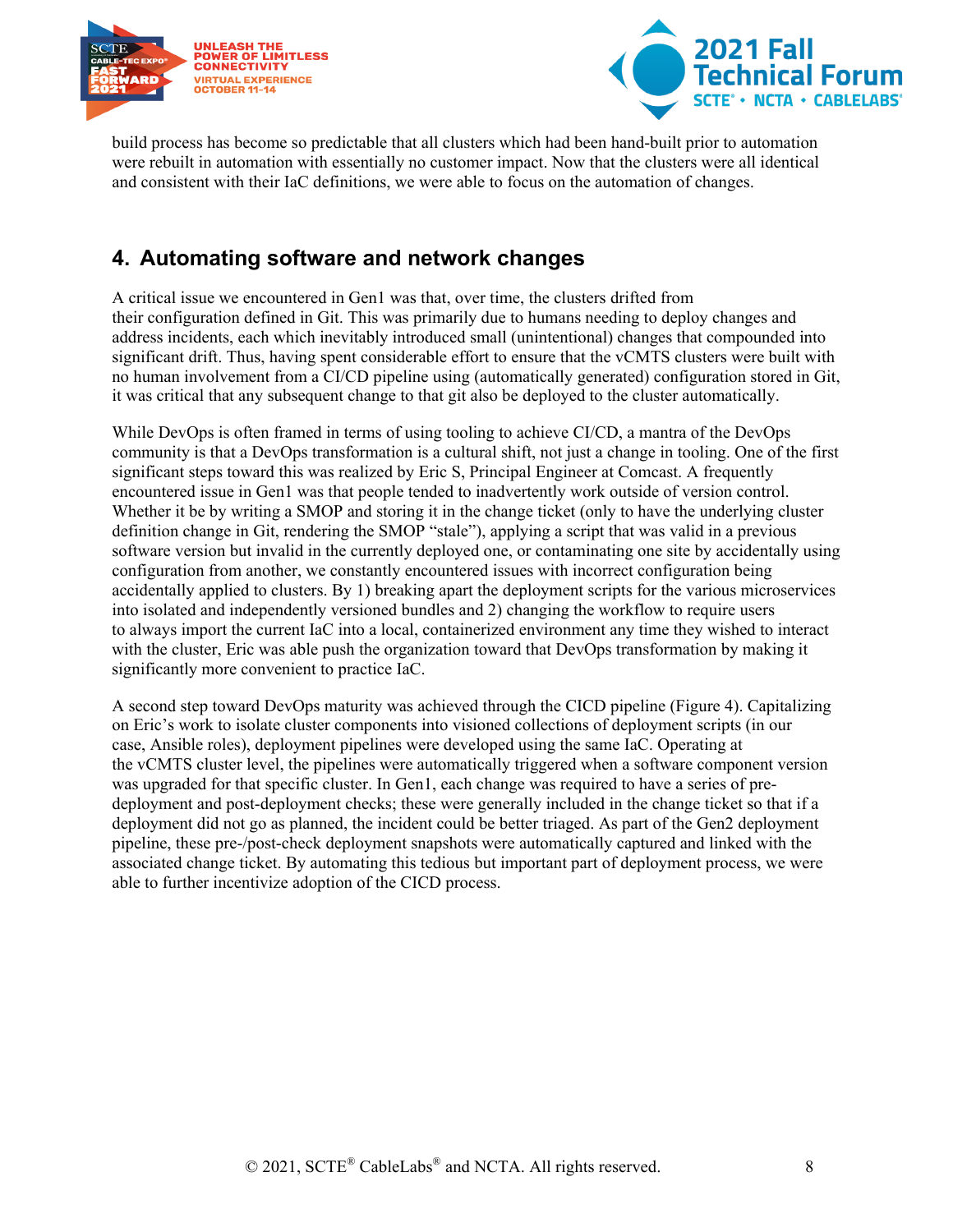

**Figure 4 - Software And Network Change Deployment Pipeline**

<span id="page-8-0"></span>However, as both the number of clusters (due to stand up automation) and the number of changes (due to the cluster deployment automation) began to exponentially increase, we had an increasingly urgent need to orchestrate the deployment of changes across clusters. Since each cluster was identical, we were able to track changes as they were deployed and be confident that any issues encountered were due to the change, as opposed to unexpected differences in the clusters. Here, there are two competing interests. An important theme in DevOps is that developers should have the ability to easily introduce changes themselves and rapidly receive feedback about the success/failure of that change; however, the reality is that ISP operations are critical services, limiting the use of practices like A/B testing of potentially service impacting changes. Here, a compromise is achieved using canary testing, where each change is introduced gradually across the footprint. Changes are categorized by risk and deployed to minimize potential customer impact—first in QA, then staging environments (those without subscribers), and ultimately staggered into production environments.

In terms of changes to the network layer, the switches require both upgrades to their NOS as well as configuration changes. There is redundancy in the network so that if any given switch goes down, the redundant path is used with no impact to service. Our automation has taken advantage of this redundancy to turn maintenance into a zero-downtime event. Maintenance actions are first performed on one device ("A") in the redundant pair ("A", "B"); traffic is then shifted to "A" side and only if everything behaves normally does the maintenance continue to patch the "B" side; if unexpected behavior occurs, the change is reverted. Through this entire process, the subscriber served by that network is unaware of any change being performed—their services continue uninterrupted.

Due to the large number of switches in the vCMTS access network (currently in the thousands), it was imperative that we fully automate the network operations and maintenance. To this end, configurations are generated purely through automation. Network operators are not generally allowed to make changes to the configuration on any given switch. Instead, network engineers edit the switch's template file and commit it to version control where, consistent with the GitOps model, changes are detected and automatically scheduled for deployment across the entire network. Similar to the software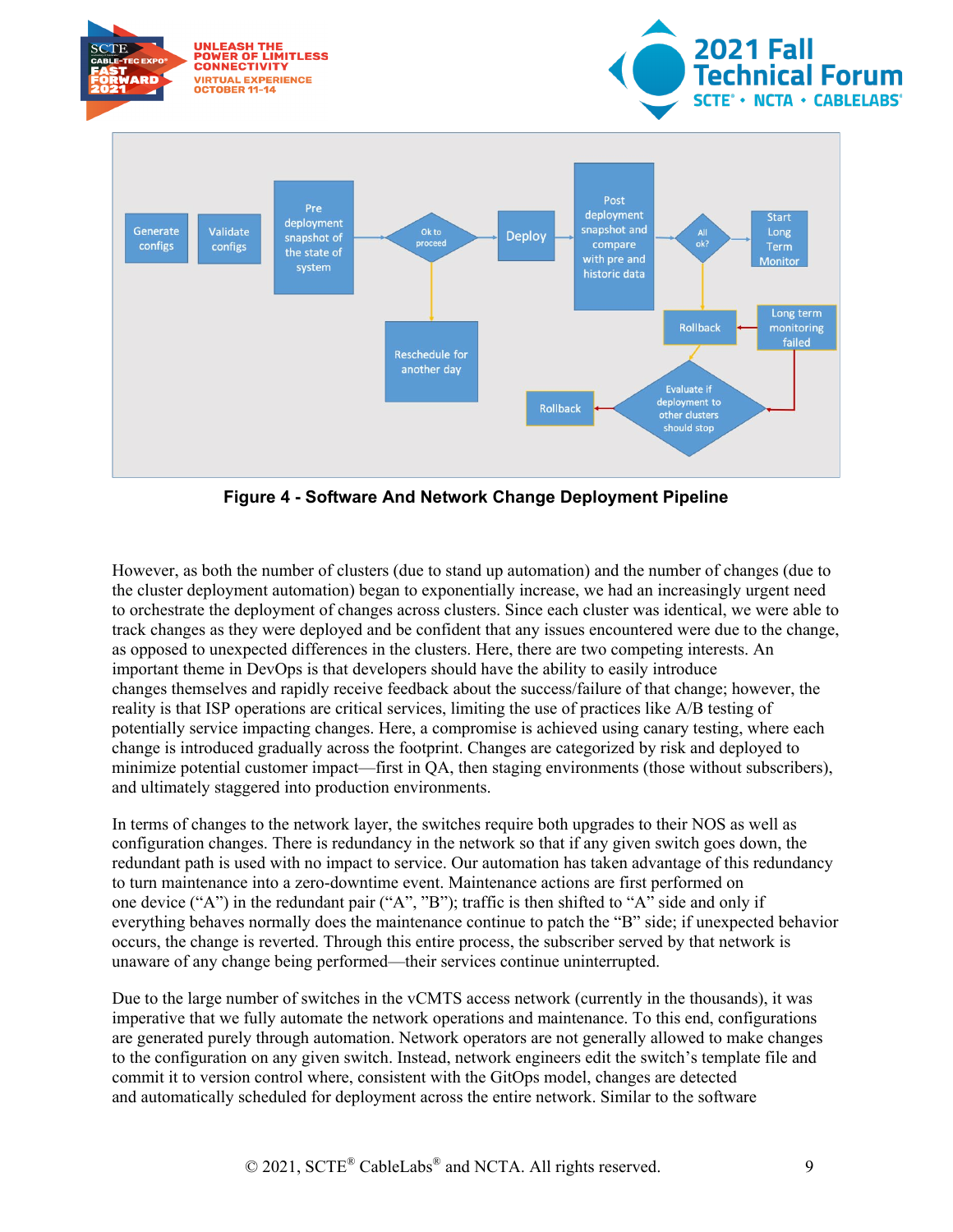



deployment automation, a network change will ripple across the Comcast footprint, with the engineer who performed the change having direct visibility into the impact and success/failure of their change through health checks. Consistent with the DevOps principles, providing this immediate feedback to engineers has significantly increase the overall quality of network changes and stability. Rather than the classic pattern of engineers "throwing a change over the wall" to operations to implement, the person who initiated the change is empowered to safely deploy a change across multitude of devices with a click of a button.



#### <span id="page-9-1"></span>**Figure 5 - Number Of Changes Versus Time. Automated Change Deployment Pipelines Were Introduced In September 2019**

As is shown in [Figure 5,](#page-9-1) automation was crucial in enabling our ability to deploy changes across the everexpanding footprint of vCMTS devices. In Gen1, software and network changes were high-stress and high-risk events. Even though we had fewer than 25 Gen1 clusters, any given change would take several weeks to roll out since each change was manually performed by a human; furthermore, due to the high incidents of human error causing accidental outages, all changes (even to supporting applications that were not required for customer service) were typically performed in a scheduled maintenance window in the middle of the night out of a general fear of an unexpected issue escalating into a customer outage. As will be shown in the subsequent section, automation was crucial to our ability to scale out and rapidly deploy changes. Furthermore, the DevOps adage that "infrequent changes decrease service availability, frequent changes (e.g., continuous deployment) increases availability" was borne out; frequent deploys, including empowering the engineer who is making the code change to deploy the code, has significantly improved reliability and service availability, making changes "boring".

## <span id="page-9-0"></span>**5. Automating incident detection and mitigation**

After automating the VCMTS cluster build and change processes, our next focus was to automate the incident detection and mitigation. Because each cluster is identical and because no humans interact with the clusters directly during normal operations, our overall incidence of human induced errors dropped to zero essentially overnight. Correspondingly, the availability of the clusters across the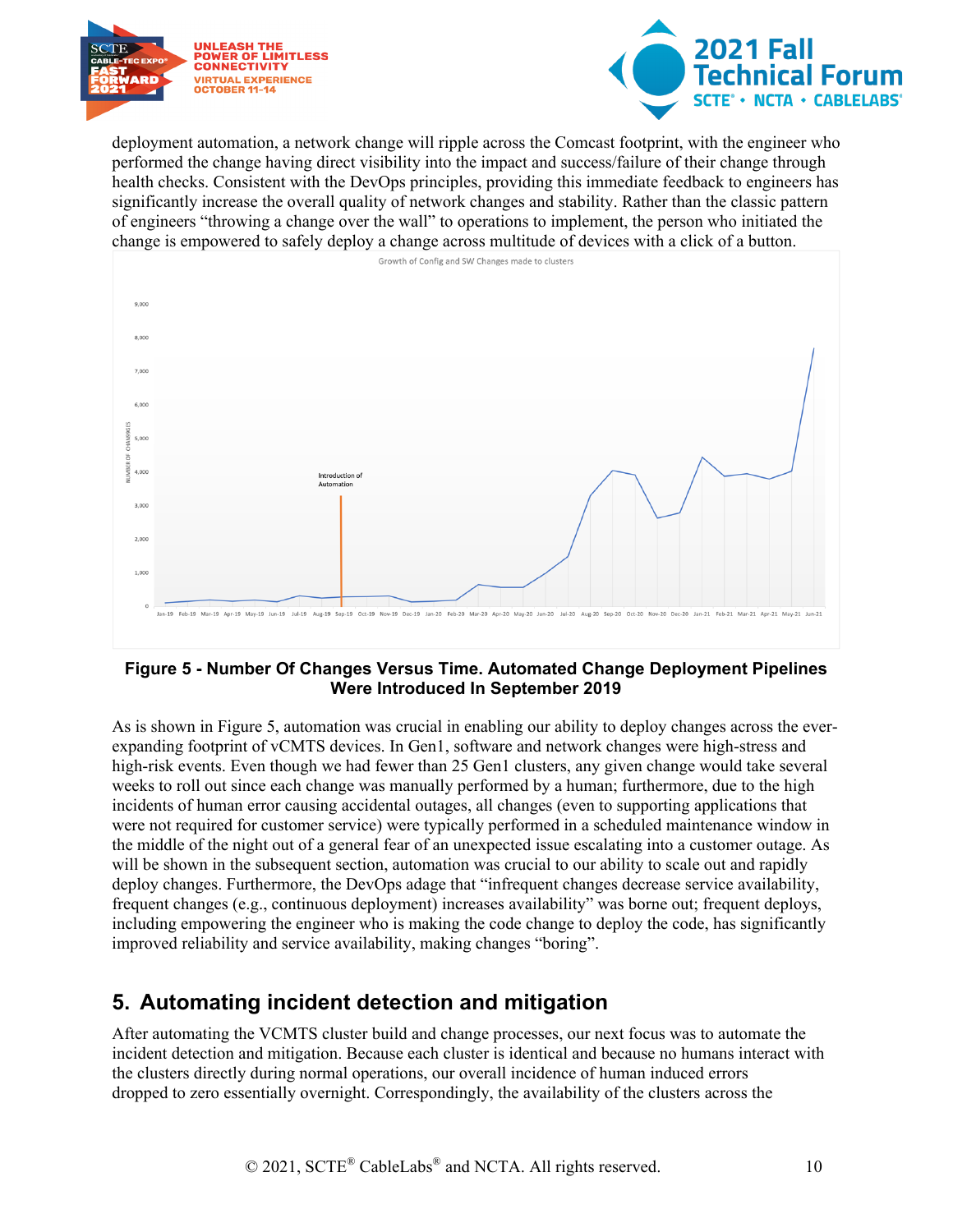



footprint has increased significantly (Figure 6). While issues certainly arise day-to-day (e.g., hardware failures), due to the built-in redundancy of the vCMTS clusters, these issues are typically not service impacting. Furthermore, because these issues are often routine, the response to them is known and can be codified in a script. For example, when a server in the Kubernetes cluster becomes NotReady, we automatically determine the cause of the Kube node being in NotReady state; if the problem is fixable and non-impacting (e.g., by rebooting the host or even reinstalling the host OS), it is done automatically and noted for subsequent analysis rather escalating to on-call operational support. If the issue does require human intervention (e.g., arranging an RMA with a vendor, re-seating an optical device in a maintenance window) steps like scheduling the maintenance are automated. By using machines for these routine and repetitive tasks, we significantly decrease the load on our ops team, enabling them to act as supervisors of the automation by codifying their responses into scripts and reserving them to troubleshoot non-trivial issues.



#### <span id="page-10-0"></span>**Figure 6 - System Availability Vs Time. Availability Is Plotted On The Right Side (Excluding Scheduled Maintenances) And The Number Of Incidents Per Month Caused By Human Error Is Plotted On The Left.**

A hallmark of cloud native architectures is the improved visibility into the internal workings of the systems. Using a combination of open-source solutions, our vCMTS operators have visibility into everything ranging from network health to the performance of individual microservices. When an incident arises, this makes troubleshooting that cluster a much easier process because nearly everything that could go wrong is monitored. However, considering that we now operate more than hundreds of clusters, we cannot rely on humans having "eyes on glass" monitoring the clusters for potential issues. In a very real sense, we are simply inundated with data. Fortunately, in the age of data science and machine learning, being inundated with data is a great problem to have. A customer going offline could be caused by many sources: a fiber cut, power outage, network issues, backend unavailability, cluster software errors, etc. Troubleshooting the root cause can therefore be a lengthy process, resulting in a long mean time to repair (MTTR). Instead of immediately escalating to a human to investigate, our automated triage system can quickly probe various failure domains and rank likely root causes. This allows us to rapidly deploy the correct fix-agent.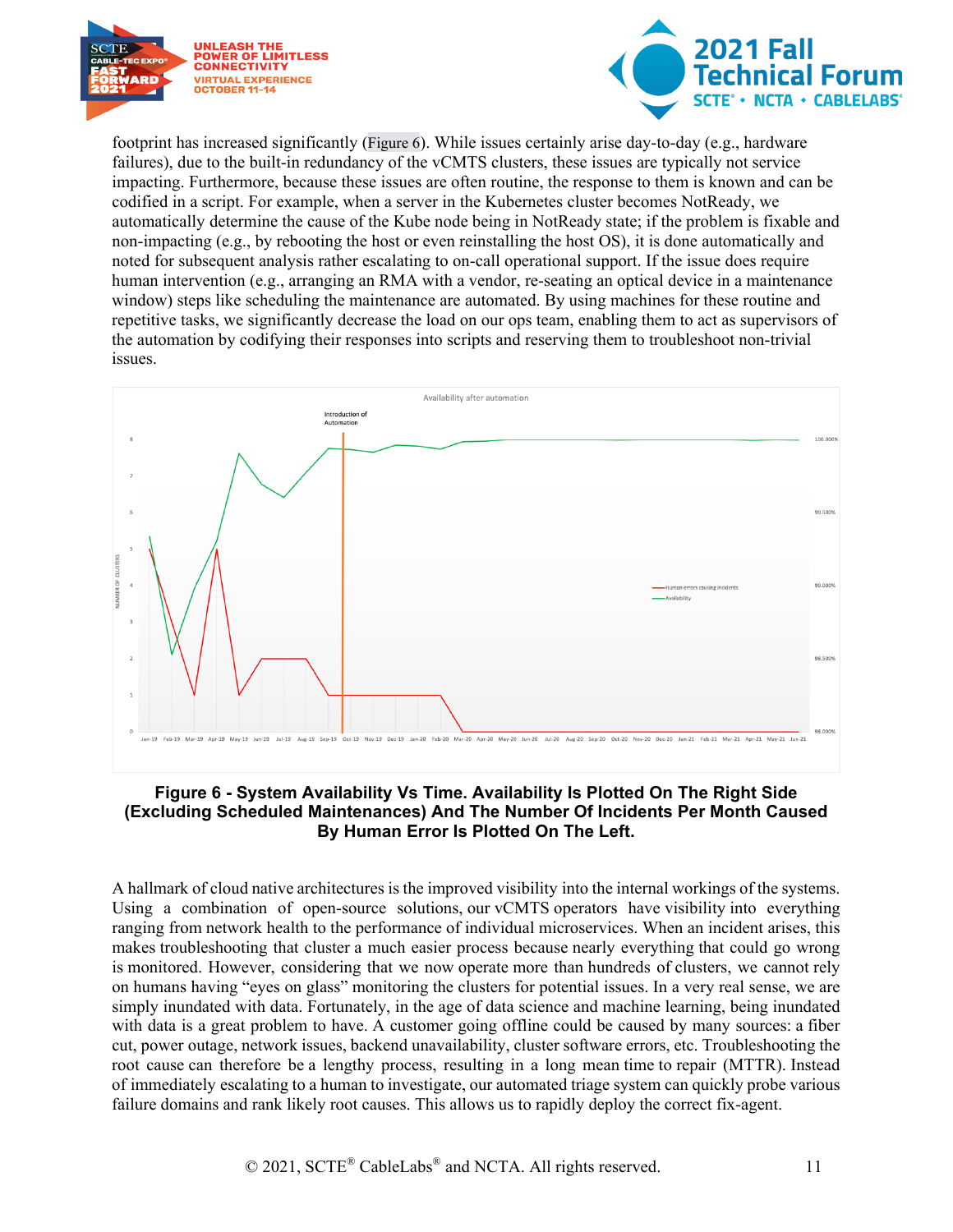



During a deployment, variable usage patterns in the network can make immediately identifying issues difficult. While many changes are known to be non-service affecting in advance, some changes are intrinsically higher risk. Hence, long-term monitoring for anomalies is required. Using machine learning, external systems monitor telemetry for deviations from historical patterns. Since higher-risk changes are staggered across the footprint, this enables the automation system to detect anomalies and recommend that deployment be halted and already-deployed changes be reverted. This is integrated in our deployment orchestration system, allowing for the safe and hand-off deployment of changes.

### <span id="page-11-0"></span>**6. Conclusion**

In the past few years, vCMTS has evolved from a prototype to full-fledged production infrastructure providing cable services to a considerable portion of the Comcast footprint. While our initial Gen1 deployments proved the technology of vCMTS, the last three years have been devoted to scaling vCMTS operations. Often when we discuss our work with colleagues in other departments, a common response is that their work is automated too—via scripts. We want to make the distinction that, while Gen1 was fully scripted, the automation in Gen2 is neither a collection of scripts nor a simple CI/CD pipeline. Indeed, while one can write a CI/CD pipeline for a full stack application and deploy it in the public cloud in an hour, we have (somewhat painfully) learned that is not trivial to automate the operations of hundreds of bare-metal Kubernetes edge clusters running in hundreds of data centers across the US, in total comprising of thousands of switches and tens of thousands of servers. After our early work defining our infrastructure in code, we naively thought we had solved the difficult part of the problem. In fact, someone in our organization famously predicted it should take "a few weeks" to whip up the automation to allow us to manage vCMTS at scale. Instead, what began with a few engineers has evolved over the past three years into multiple teams comprised of 15 people. Building capabilities such as self-recovery, complex decision-making logic, risk-based scheduling to name a few took months of hard work by some of our highest performing engineers.

In a traditional ISP operations model, even our current footprint was projected to require hundreds of operational support engineers. Our goal ultimately is to reduce that to tens of engineers. While we released our initial automation almost two years ago, this work has grown over that time into a fullfledged product involving the collaboration of numerous teams at Comcast. Critically, this work has enabled us to achieve the exponential growth necessary to expand vCMTS across the Comcast footprint while also improving on the reliability and maintainability of iCMTS. As this work continues, we are further integrating our operational automation into the monitoring and core network infrastructure at Comcast, with the goal of achieving a zero-downtime and high-speed experience for our customers.

## **Abbreviations**

<span id="page-11-1"></span>

| <b>vCMTS</b> | Virtual Cable Modem Termination System        |
|--------------|-----------------------------------------------|
| <b>iCMTS</b> | Integrated Cable Modem Termination System     |
| laC          | Infrastructure as Code                        |
| <b>DAA</b>   | Distributed Access Architecture               |
| <b>SCTE</b>  | Society of Cable Telecommunications Engineers |